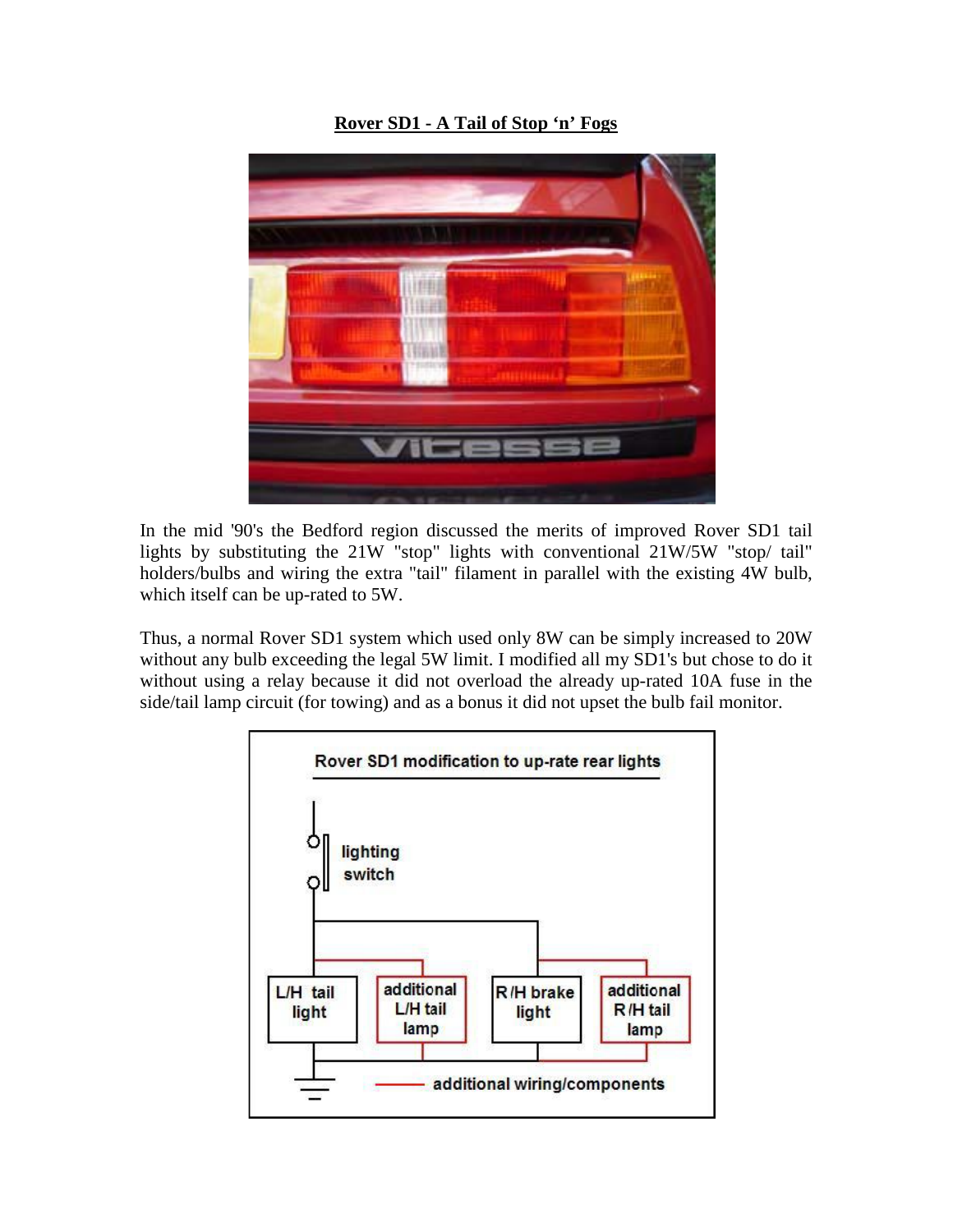During the same discussions a member explained his up-rated "stop" light system by doubling-in the rear "fogs". We rushed from the pub to view the effect revealing an impressive result but with undesirable side-effects.

The rear fog warning lamps came on when the brakes were applied and the "stops" came on when the rear "fogs" were on. Not at all good!

However it was a promising idea so I further modified my "stop" light system to produce a massive 84W of stop warning without those undesirable effects. A standard 12 volt single pole change-over relay is used (such as found in SD1 electric window circuits), an in-line 10A fuse and fuse-holder, a few spade connectors and short lengths of wire.

Note: There is an issue regarding the "brightness" of rear fog lamps and the fact that they actually project a rearward red beam but any self protective SD1 owner might weigh the probable legality/inconvenience against the possibility of being shunted from the rear by an un-attentive tailgater.

Circuit details and explanation follow:-